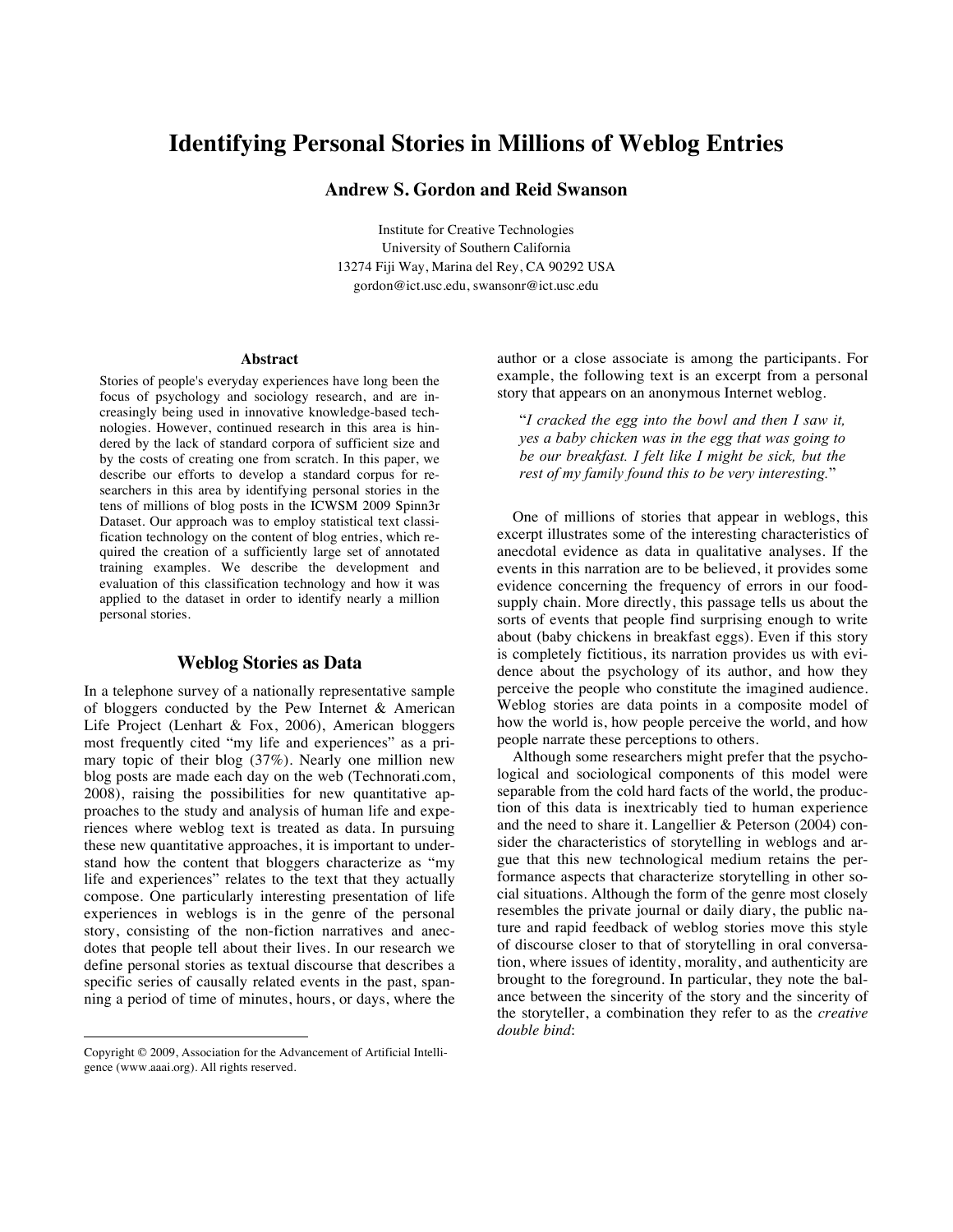[...] only by being insincere in making up a "good telling" can a sincere or "good story" be told. At the same time, a good or "tellable" story is one that is about *an* experience - something out of the ordinary in which the sincerity of the storyteller is established through the ordinariness of the telling rather than the extraordinary events of the story (p. 179).

Rather than working to separate the world, its perception, and its narration in weblog stories, the most immediate applications of datasets of weblog stories will use this mix directly to achieve their aims. As of yet, this mix has only been exploited in the context of interactive arts and entertainment technologies. Owsley et al. (2006) describe a system called *Buzz*, a digital theater installation where animated virtual characters delivered emotionallyevocative stories extracted from weblogs. In this work, candidate weblog entries are retrieved from a commercial weblog search engine, using the day's most popular Internet searches and a list of controversial topics as weblog search queries. Swanson & Gordon (2008) describe a system called *Say Anything*, an interactive storytelling application where a user and the computer take turns writing sentences in an emerging fictional narrative. In this work, the computer adds sentences to the unfolding story by finding the most similar events in a large corpus of weblog stories, returning the next event in the retrieved story as the next event in the unfolding narrative. In both of these cases, the perceptions of the weblog authors and their sincerity as storytellers are at least as important as the sincerity of the narrated events to achieve the goals of the application.

Continued innovation will certainly produce other applications with similar dataset requirements. However, the full potential of weblog stories as a source of data about the world, human psychology, and social interaction will require a deeper understanding of the balance between these three factors in a blogger's work. At the very least, some quantitative information about the practice of weblog storytelling is sorely needed. What percentage of all weblog stories is completely fictitious? What is the likelihood that a blogger will tell a story about any one of their experiences? What percentage of bloggers who participate in shared experiences will narrate them on their blog? What types of events are most likely to be omitted in the narration of these experiences? More basically, what is the average length of a weblog story, when are they typically written, and on what weblog services do they most often appear?

Answering most of these questions will require future innovation in the research methods used by psychologists and sociologists to analyze weblogs stories. In this paper, we focus on one particular barrier to research innovation: the lack of comprehensive, large-scale corpora of weblog stories that can be shared and analyzed as a standard dataset for researchers in this area. Standard datasets have long proven their effectiveness in a wide range of research areas, e.g. the Wall Street Journal sections of the Penn Treebank for use in computational linguistics research (Marcus et al., 1993). To be effective in answering the primary research questions about weblog storytelling, a comprehensive corpus is among the greatest needs. Ideally, this corpus should contain *every* story posted by *every* weblog author over some known duration of time. To be truly useful, such a corpus would also need to have clear usage agreements in place that allow for different research groups to freely share data results without violating privacy or copyright standards.

This paper describes our efforts to create a comprehensive corpus of weblog stories with these ideals in mind. In our work, we capitalize on the availability of the ICWSM 2009 Spinn3r Dataset (ICWSM, 2009), a collection of millions of weblog entries written between August 1 and October 1, 2008. To identify weblog posts that can best be characterized as personal stories, we developed a new automated story classifier using supervised machine learning techniques. Applying this classifier to the full corpus, we identified nearly a million weblog entries that contain personal stories. These entries are shared publically as indexes to the original corpus, allowing any researcher with the appropriate access privileges to the ICWSM 2009 Spinn3r Dataset to reconstruct this subset with the application of a simple filtering script. Although the resulting corpus fails to identify *every* story from *every* blogger, and is currently limited to weblogs written in English that appear in the dataset, the identified corpus can be readily used to support innovation in psychology and sociology research methods that were previously impossible.

#### **Previous Story Collection Research**

The central technical challenge in automatically creating a large corpus of weblog stories is discriminating between story content and non-story content in weblog entries. Non-story weblog content appears in many forms, and commonly includes excerpts from news articles written by journalists, commentary on events in the news, lists of all sorts, cooking recipes, and analyses of sporting events. The actual percentage of content that can be judged as storylike varies according to the methods used to collect candidate weblog posts, but no previous efforts have seen percentages higher than 17%.

Much of the work on automated story collection from weblogs grew out of our previous work on extracting personal stories from audio-recordings of directed face-to-face interviews with experts in various domains of practice. In our first attempt in this area, we explored the use of machine-learning techniques for identifying stories in segments of conversational speech, using the words recognized with commercial speech-recognition software (Gordon & Ganesan, 2005). We followed a traditional text classification approach, where a corpus of transcribed conversational speech was first hand-annotated (story / nonstory) for use as training and testing data. By developing a clear definition of what counted as a story, our annotators were able to achieve reasonably high inter-rater agreement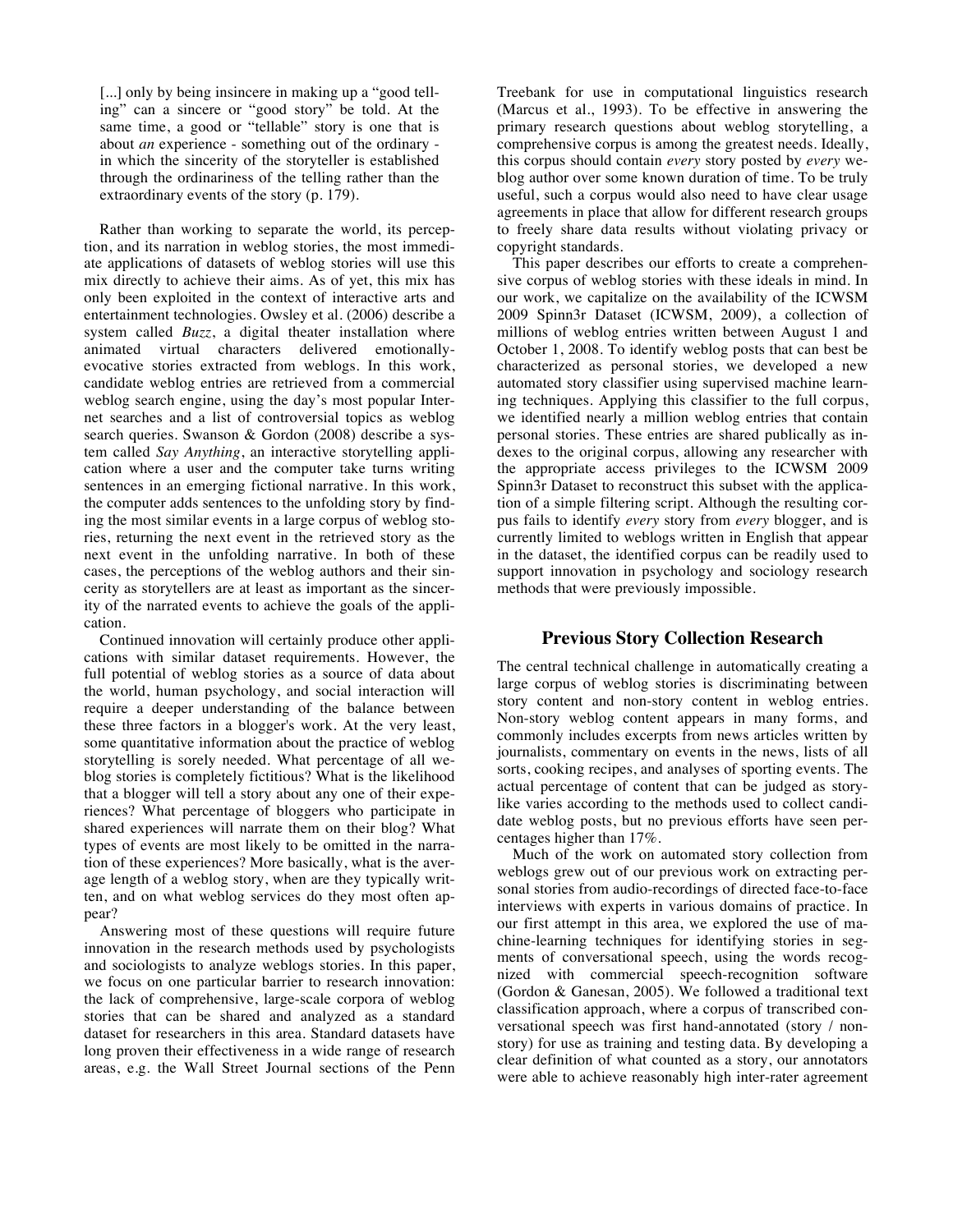(K=0.68). Segments of training data were then encoded as high-dimensional feature vectors (word-level unigram and bigram frequency counts) and used to train a naïve Bayes binary classifier. To apply this classifier to test data, overlapping consecutive segments of test data were individually assigned to either the story or non-story class, with confidence values smoothed across segments using a simple mean-average function. Performance evaluations of our approach yielded low precision (39.6%) and low recall (25.3%), which was equal to random chance performance on this task. However, we observed substantially higher performance when using transcribed test data (as opposed to the output of a speech recognition system), with reasonable results (precision =  $53.0\%$ , recall =  $62.9\%$ , F-score = 0.575).

Given the low performance of story capture from speech data we decided to shift our focus to written electronic discourse, specifically weblogs (Gordon et al., 2007). To acquire a large database of Internet address of weblogs, we utilized an application programming interface provided by a major commercial Internet weblog search engine, Technorati.com. To obtain URLs using the API, we submitted thousands of queries using a vocabulary from an existing broad-coverage knowledge base of commonsense activities (Gordon, 2001). Search results were then processed to identify unique addresses, resulting in a set of over 390,000 weblogs. By randomly sampling weblog entries from this set, we found that 17% of the text in weblog entries consisted of stories. To create a story classification technology for Internet weblog entries, we created a new hand-annotated (story / non-story) corpus of the entries in 100 randomly sampled weblogs, and used these annotations to train and evaluate our classification approach on weblog text (precision =  $30.2\%$ , recall =  $80.9\%$ , F-score = 0.414). We then applied this classifier to the 3.4 million entries in our weblog set over the course of 393 days, producing a corpus of 4.5 million extracted story segments consisting of 1.06 billion words.

Subsequently, we explored whether the performance of our story extraction technology could be improved through the use of more sophisticated text classification techniques (Gordon et al., 2007). By incorporating techniques for automatically detecting sentence boundaries in the test data, utilizing a contemporary Support Vector Machine learning algorithm, and using a Gaussian function to smooth the confidence values, we were able to significantly improve the overall performance of this approach  $(precision = 46.4\%, recall = 60.6\%, F-score = 0.509).$ 

Although this previous work has been successful in producing a story collection of considerable size, there are several factors that limit the utility of this collection for use in new research. This corpus does not have high enough levels of precision for some potential applications. The method of selecting candidate weblogs for analysis is not sufficiently random for many statistical analyses of weblog storytelling. In hindsight, our method of extracting only portions of weblogs entries as story content was unfortunate, as it produced a splintered collection of text segments that obscure the natural cohesiveness seen in whole weblog posts. Most problematic, the legalities of distributing this corpus to other researchers and collaborators were unclear, particularly given the number of copyright holders of the text therein.

#### **The ICWSM 2009 Spinn3r Dataset**

In this paper, we describe our efforts to overcome the limitations of our previous story collection research using new technologies and by capitalizing on the availability of a new weblog dataset. In 2009, the 3rd International AAAI Conference on Weblogs and Social Media sponsored the ICWSM 2009 Data Challenge to spur new research in the area of weblog analysis. A large dataset was released as part of this challenge, the ICWSM 2009 Spinn3r Dataset (ICWSM, 2009), consisting of tens of millions of weblog entries collected and processed by Spinn3r.com, a company that indexes, interprets, filters, and cleanses weblog entries for use in downstream applications. Available to all researchers who agree to a dataset license, this corpus consists of a comprehensive snapshot of weblog activity between August 1, 2008 and October 1, 2008. Although this dataset was described as containing 44 million weblog entries when it was originally released, the final release of this dataset actually consists of 62 million entries in Spinn3r.com's XML format.

In addition to the RSS and ATOM information that are published by the original weblog hosting sites, Spinn3r.com's format includes several meta-data tags that aid in processing a dataset of this size. Spinn3r.com assigns a tag indicating the language of the written entry, using a proprietary mathematical model. Roughly a third of the entries are assigned to one of thirteen "tiergroups" using a calculation of blog influence, computed in part based on a count of other sites that link to the blog.

There are also some problematic characteristics of this dataset. Since the items in the dataset originate from RSS and ATOM feeds, a portion of these items contain only the first few hundred characters rather than the entire text of the weblog entry. This collection also appears to contain a large portion of items that are not typically considered to be weblog posts, e.g. posts in threaded online discussion forums, descriptions of products from online retailers, and articles that appear in the online version of professional news organizations.

The substantial size of the ICWSM 2009 Spinn3r Dataset, coupled with a clear licensing agreement, make it particularly well suited as a source for personal stories. If they could be reliably identified in this dataset, then it would be possible to create a new corpus of nearly all of the personal stories posted in weblogs between August 1 and October 1, 2008.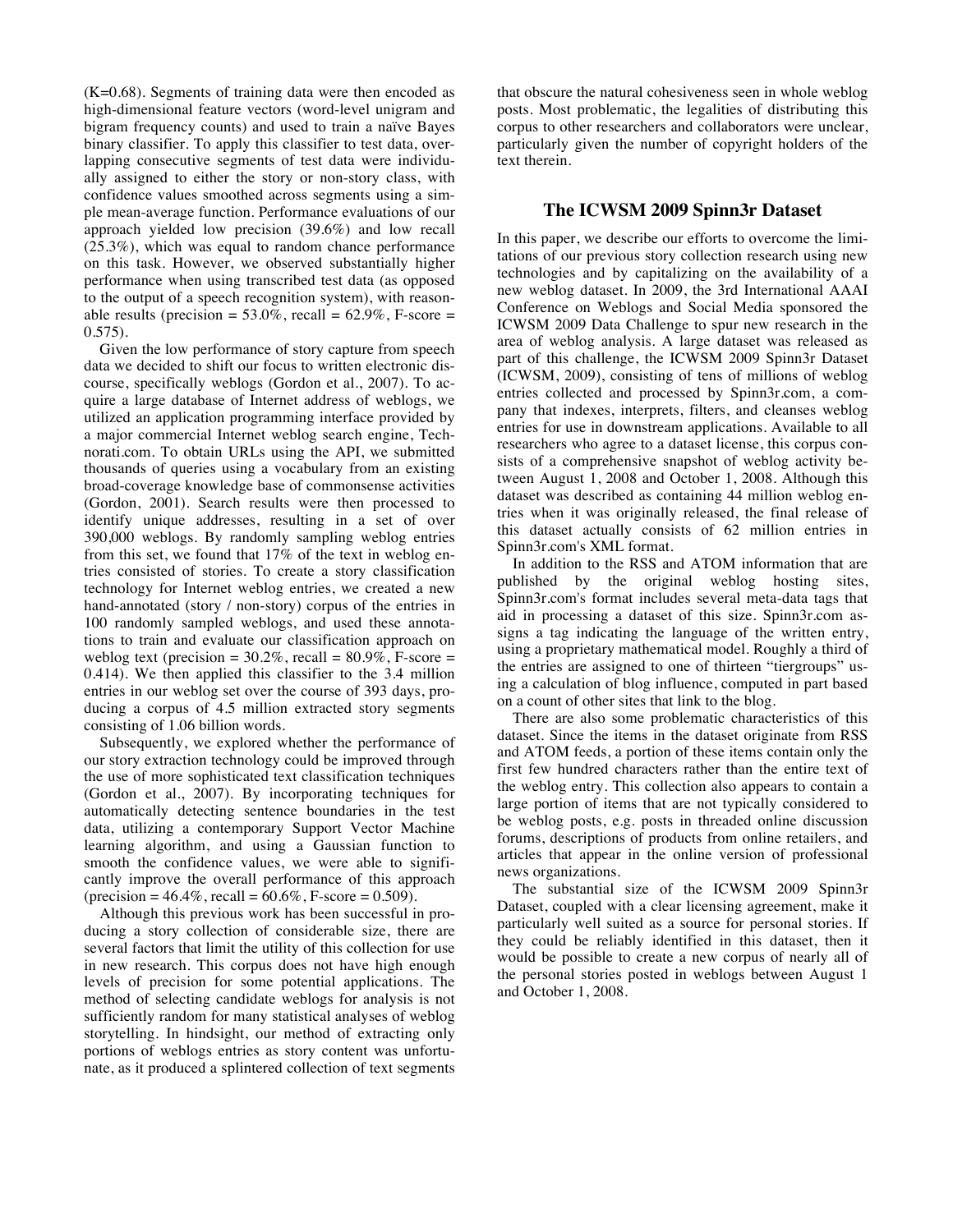### **Annotation of the Training Data**

As in previous work on automated story extraction from weblogs (Gordon et al., 2007), we pursued a machine learning approach to text classification. This required the development of a sufficiently large set of annotated training examples, where individual blog entries are assigned "story" or "non-story" labels. Unlike previous work where segments of text within individual blog posts were labeled, we opted instead for a whole-entry labeling scheme. Blog entries would be labeled as "story" if an annotator judged that the content of a blog post primarily consisted of story content, even if some non-story text was included, and vice versa.

In our initial studies of the dataset, we found that blog posts consisting primarily of story content were much less frequent than in our previous work. As a practical matter, this meant that the size of the training corpus would need to be comparatively large in order to include enough positive examples of stories to train the classifier. Accordingly, our first challenge was to determine how these annotations could be acquired in a cost-effective manner.

We briefly explored the use of anonymous non-expert paid annotators, using Amazon's Mechanical Turk to solicit and distribute the annotation labor over the Internet. Although this service has recently been touted as an inexpensive and effective alternative to expert annotation for natural language processing tasks (Snow et al., 2008), this was not true in our experience. We found that the vast majority of annotations produced through this service were either completely random or were generated by automated response engines, yielding unusable results. The labor required to separate legitimate from illegitimate annotations (for the purpose of awarding micropayments) was far more expensive than the annotations themselves.

Our solution was to develop a simple annotation tool, designed with speed and accuracy in mind, and to annotate the training data ourselves. We found that the single most important factor in reducing annotation costs (time) was how the content of the entry was presented to the annotator. It is far easier to judge whether or not a weblog entry is primarily a story if it is viewed in its original form through a web browser, rather than in the XML format of the dataset. Accordingly, our simple annotation tool was built as a web application that displayed the webpage of a weblog entry alongside a simple interface for assigning "story" or "non-story" annotations.

The weblog entries in the dataset each provide the location of its corresponding webpage (identified by the *<link>* XML tag). However, a large percentage of the weblog entries in the dataset have links that are no longer active, i.e. the link is broken or it points to a webpage indicating that the post is no longer available. To identify a set of weblog entries for annotation, we built an automated process to identify all entries in the dataset that met the following criteria:

1. The *<dc:lang>* field was *"en"*, indicating that the weblog was written in English.

2. The *<description>* field contained at least 250 characters after un-escaping XML and HTML characters and removing HTML tags, indicating that the content of the post was sufficiently long and had not been truncated in its original RSS feed.

3. The *<link>* field contains the URL of a webpage that actually exists.

4. Nearly all (90%) of the words in the *<description>* field appear in the HTML source of the webpage in the *<link>* field, indicating that the content of the weblog entry is still available.

We applied these criteria to the 196,503 entries in the "*Aug/01*" folder of the "*tiergroup-1*" section of the dataset using our automated process, producing a filtered set (35,275 entries) that could be annotated using our simple annotation tool. We chose to limit our annotation to this one section of the dataset in order to avoid the complexities involved in randomly sampling the entire corpus. However, this decision would later require us to conduct a separate evaluation of classification performance when applied to entries outside of our set of annotations.

Using this tool, the first author of this paper annotated 5002 weblog entries, assigning the label "story" or "nonstory" to each. The label "story" was assigned to 240 of these entries (4.8%). No attempt was made to compute an inter-rater agreement score with other annotators. Although modest compared to the size of annotated training datasets used in other natural language processing tasks, these 5002 annotations are substantially greater than those used in previous story classification research, e.g. Gordon et al. (2007), where the entries in 100 random weblogs were annotated for use as training data.

#### **Development of the Story Classifier**

As in our previous work, we treated story identification as a simple binary classification task to be executed by a trained model. We chose to use a confidence-weighted linear classifier (Dredze et al., 2008) as our machine learning algorithm. This linear classifier is similar to the Perceptron (Rosenblatt, 1958), but adds additional information to each feature weight to estimate the confidence of its current assignment. This value allows the weights to be adjusted more accurately with each new training instance and helps to avoid over-fitting. Because this classifier is still a simple linear classifier, it is extremely efficient in both training and application. Training is several orders of magnitude faster than a linear kernel Support Vector Machine and only slightly slower than the standard Perceptron algorithm. Despite the large reduction in training time, the confidence-weighted linear classifier is competitive with other contemporary machine learning algorithms, and often outperforms state-of-the-art classifiers such as Support Vector Machines and Maximum Entropy. For our experiments we used a Java port of the Google Code project, Online Learning Library (Okanohara, 2008).

Selecting appropriate features for any classifier is challenging and often requires rich knowledge of the do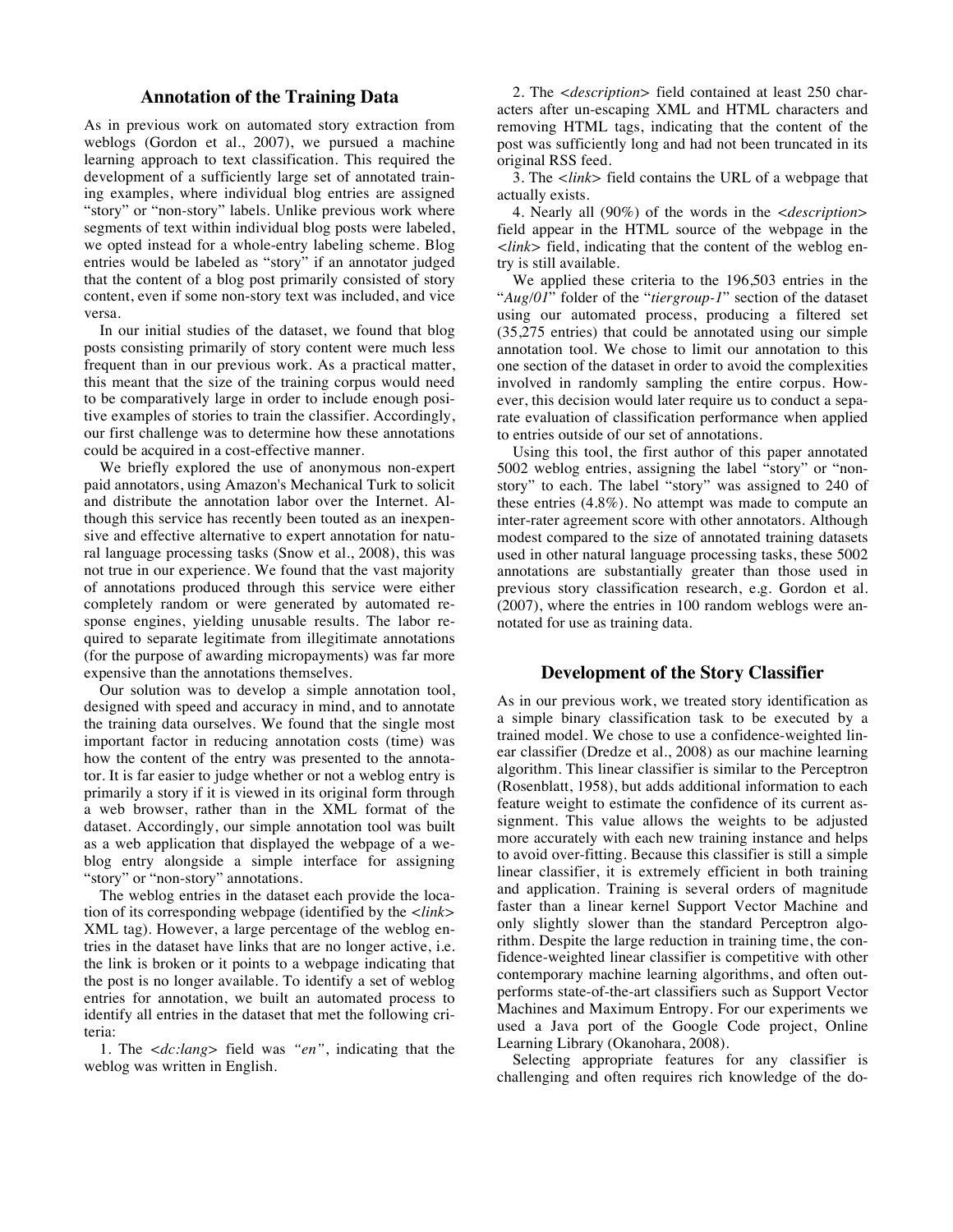main and a reliable methodology for extracting features from raw data. Selecting effective features for story classification is no different. The defining characteristics of personal stories are particularly abstract and difficult to automatically extract from natural language text. In our research we define personal stories as textual discourse that describes a specific series of causally related events in the past, spanning a period of time of minutes, hours, or days, where the author or a close associate is among the participants. Unfortunately, these features are difficult to extract directly using currently available tools for natural language processing, particularly given the scarcity of annotated training data in the genre of weblog text. However, our previous work has shown that simple lexical features can often provide surprisingly high levels of performance on the story classification task (Gordon et al., 2007). Given our definition of a personal story, one would expect to more frequently see first person pronouns (i.e. *I*, *me*, *my*) along with a greater proportion of past tense verbs. Additionally, some simple connective phrases for events may appear more frequently in personal stories (i.e. *and then*, *finally*, or *suddenly*). Accordingly, we focused our efforts on learning the lexical features that are most predictive of story content.

We attempted to classify individual weblog entries using the text that appears in the *<description>* field of the XML record. To accomplish this, we investigated several variations of n-gram features (e.g. unigrams and bigrams) that have worked relatively well for us in the past. However, there were a few differences in this dataset that led us to slightly alter the design of our features. In particular, since we were looking at entire entries rather than spans of sentences, it was important to encode the frequency of terms in the entry and not simply that one had appeared. There are at least two obvious ways to encode this frequency information. The first is to create a new binary feature that simply appends the frequency to the existing token. For example, if the token *me* has been seen 3 times, it would be transformed into the new token *me-3*. Alternatively, the feature token could remain unchanged and the feature value could be weighted to reflect the frequency. Although we tried both, the best results were obtained using the latter approach. The feature values were normalized to be between 0 and 1 and a maximum frequency value of 7 was imposed to simplify the normalization process.

Like many other classifiers, the confidence-weighted linear classier has a regularization and a bias parameter that affect the learning process. Typically, the optimal values for these parameters are not known in advance and must be learned from data. We created a development set of 750 weblog entries that we used for finding appropriate values for these two parameters. A simple grid search over a range of values was performed and the best pair of values was used for the experiments. We then performed a 10-fold cross validation on the remaining 4252 entries for each variation of our n-gram feature sets. Our best results were obtained using simple unigram features (precision  $= 66\%$ , recall =  $48\%$ , F-score = 0.55).

In previous work we have found that combining both lexical and part-of-speech information yields the best performing classifiers for this task. Similarly, in this work we also found that combining these types of features produced a classifier with the highest F-score. However, the improvement was only slightly higher than simple lexical features alone and was not statistically significant. Considering the large volume of data in the ICWSM 2009 Spinn3r Dataset, which represents only a small fraction of weblog entries on the Internet, we judged that the overhead penalty of the additional processing was not worth the minor improvement in accuracy.

The ICWSM 2009 Spinn3r Dataset includes other information in the XML records that could potentially be used to improve classification without significant amounts of additional processing. We ran several experiments that incorporated some of these additional features, such as the text in the *<title>* and *<category>* fields. Unfortunately, these features did not contribute significant improvements over the best performing system.

Unlike previous work, unigram features resulted in a higher performing classifier than either bigrams or trigram features. The relatively poor performance of bigram and trigram features is likely due to over-fitting caused by disproportionately high weights given to rare n-grams in the training data. Despite the simplicity of unigram features and their own potential for over-fitting, our new classifier outperforms the best F-score result of Gordon et al. (2007) by 4 percent.

Our current approach identifies stories at the weblog entry level, unlike previous systems that operated at the segment or sentence level. We believe that this approach produces a more useful story corpus, free of the discontinuities and noise introduced by the misclassification of story fragments. However, the entries in the ICWSM 2009 Spinn3r Blog Dataset introduce a new complication. The weblog entries in this corpus were aggregated from a variety of services that do not all share a common policy for the information provided in their XML feed. In particular, the *<description>* field, where the text of the weblog entry is provided, does not always include the entire post. For many items in the corpus, only the first 250 characters are given. To estimate the impact of this problem on our classifier, we ran an experiment that applied our best-trained classifier to test data that was artificially limited to 250 characters. The performance on this data set was dramatically reduced (precision =  $47\%$ , recall =  $3\%$ , F-score = 0.06). Although this performance is terrible, the precision is high enough to ensure that relatively few story fragments will be introduced to the resulting corpus.

One attractive feature of confidence weighted linear classifiers is that the learned models are easily interpretable, as the learned weights of features can be sorted to see which are most predictive of category labels. Table 1 shows a list of the top features indicative of stories and of non-stories using our best performing unigram feature set. It is interesting that many of the highest weighted features support the intuition that past tense verbs and personal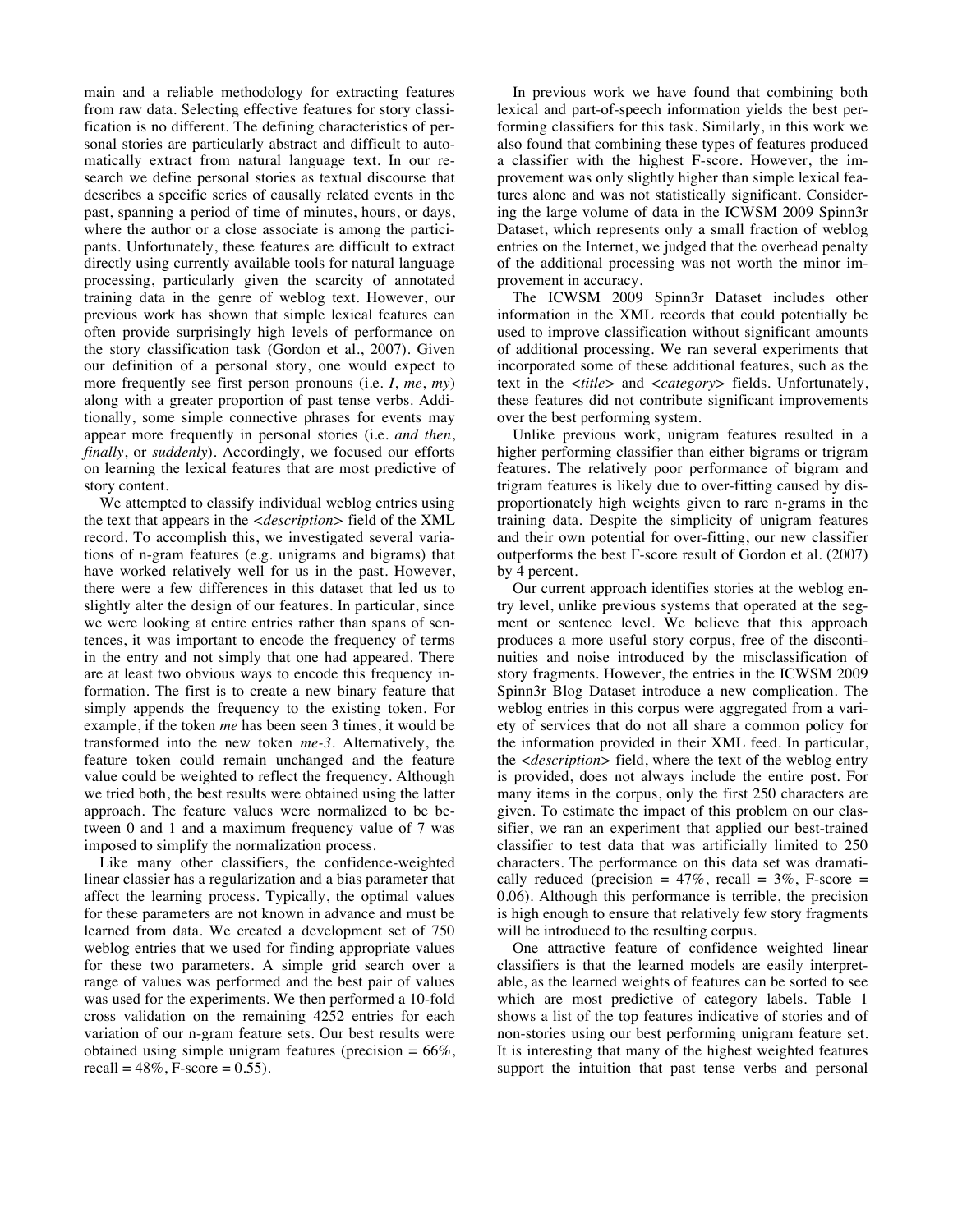pronouns would be highly predictive. However, the top verbs that it learns are not specific to particular genres of stories, such as fishing or traveling, but are rather generic, such as going and doing. Similarly many intuitive features were also learned corresponding to non-story text, such as future and present tense verbs.

| <b>Story Features</b> | <b>Non-Story Features</b> |  |
|-----------------------|---------------------------|--|
| went                  | will                      |  |
| send                  |                           |  |
| took                  |                           |  |
| back                  | years                     |  |
| i                     | blog                      |  |
| had                   | has                       |  |
| evening               | team                      |  |
| down                  | many                      |  |
| comments              | can                       |  |
| friend                | are                       |  |
| was                   | love                      |  |
| art                   | being                     |  |
| got                   | use                       |  |
| did                   | before                    |  |
| headed                |                           |  |

Table 1. The top 15 features for each class

# **Application to the Dataset**

We applied our story classifier to each of the Englishlanguage weblog posts in the ICWSM 2009 Spinn3r Dataset, identified by the *<dc:lang>* field of each entry. Entries with fewer than 250 characters in their *<description>* field were included, but flagged in consideration of the lower accuracy of our classifier on entries. A total of 960,098 entries were labeled "story" by our classifier, where 937,994 of these assignments were made on entries with *<description>* fields containing more than 250 characters.

We conducted a second evaluation to determine the overall precision of our classifier when applied to the entire dataset. Since our classifier was trained using 5002 blog entries from the Aug/01 section of tiergroup-1, there was some concern that its performance would decrease when applied to entries in other sections. We randomly sampled 300 of the weblog entries that our classifier identified as stories. Each of these entries was then handannotated as "story" or "non-story" by the same annotator as in the training set. As before, the annotator made assignments by following the *<link>* field in the entry, reading the original post, and making a judgment. Of these 300 entries, 47 had *<link>* fields that no longer addressed the original weblog post on the Internet. Of the remaining 253 entries, 191 were assigned the label "story" and 62 were assigned the label "non-story" (precision = 75%). This precision score is slightly higher than in our original crossvalidation evaluations (precision =  $66\%$ ), which may be

partly due to the inclusion of the training data in all crossvalidation folds for the final version of our classifier. However, the difference in scores is within the standard deviation (13%) of these cross validation results. We conclude that there is no evidence that the precision of our classifier is degraded when applied to data from different sections.

During this second evaluation, we made special note of the characteristics of the 62 non-story entries that were mislabeled by our classifier. In nearly all cases these entries appeared in personal weblogs, as opposed to the commercial websites and web forums that are frequent in the whole dataset. The most frequent mislabeling occurred with posts that consisted of fictional creative writing, such as chapters of a novel being written by the author of the weblog. Other mislabeled posts included plans for the coming day, one-line summaries of each day in the previous week, jokes, generalized summaries of recurring events, and the fictional weblogs written by players of online fantasy role-playing games. Although we do not consider these posts to be personal stories of people's real-life experiences, it is clear that distinguishing them from stories using our current approach would be difficult given the similarity in vocabulary.

We conducted a number of analyses on the set of entries labeled as "story" by our classifier, focusing specifically on the 937,994 entries with *<description>* fields containing more than 250 characters. First, we examined the relationship between Spinn3r.com's tiergroups and the frequency of stories. Figure 1 plots the percentage of items labeled as "story" for each of the 14 tiergroups. These results indicate that the ratio of stories to weblog posts varied widely across tiergroups, with the highest rate seen in tiergroup 1.

Second, we analyzed the story set to determine the weblog hosting services that were most frequent, as indicated by the root of the domain name in the *<link>* fields. Table 2 lists the number of stories that were posted on the top five most frequent weblog hosting services. These results indicate that the vast majority of stories were written using a handful of weblog hosting services, with over half appearing on a single service (livejournal.com).

Third, we conducted a simple analysis to determine the day of the week that weblog stories are most frequently written. Figure 2 plots the average number of stories written per day of the week as indicated by the <*pubDate*> field in the entry, normalized by the number of times that day is included in the corpus. These results indicate that stories are most frequently written on Tuesday, and least frequently written on Thursday.

In order to support further analyses and applications of this story corpus, we generated a data file that identifies the location of stories in the ICWSM 2009 Spinn3r Dataset. Each of the 960,098 entries labeled "story" by our classifier is listed, represented by the source file name, the start and end line where the XML entry can be found, the raw confidence value of the story classification, and an indication of whether the <*description*> field contained less than 250 characters. Researchers who have acquired the full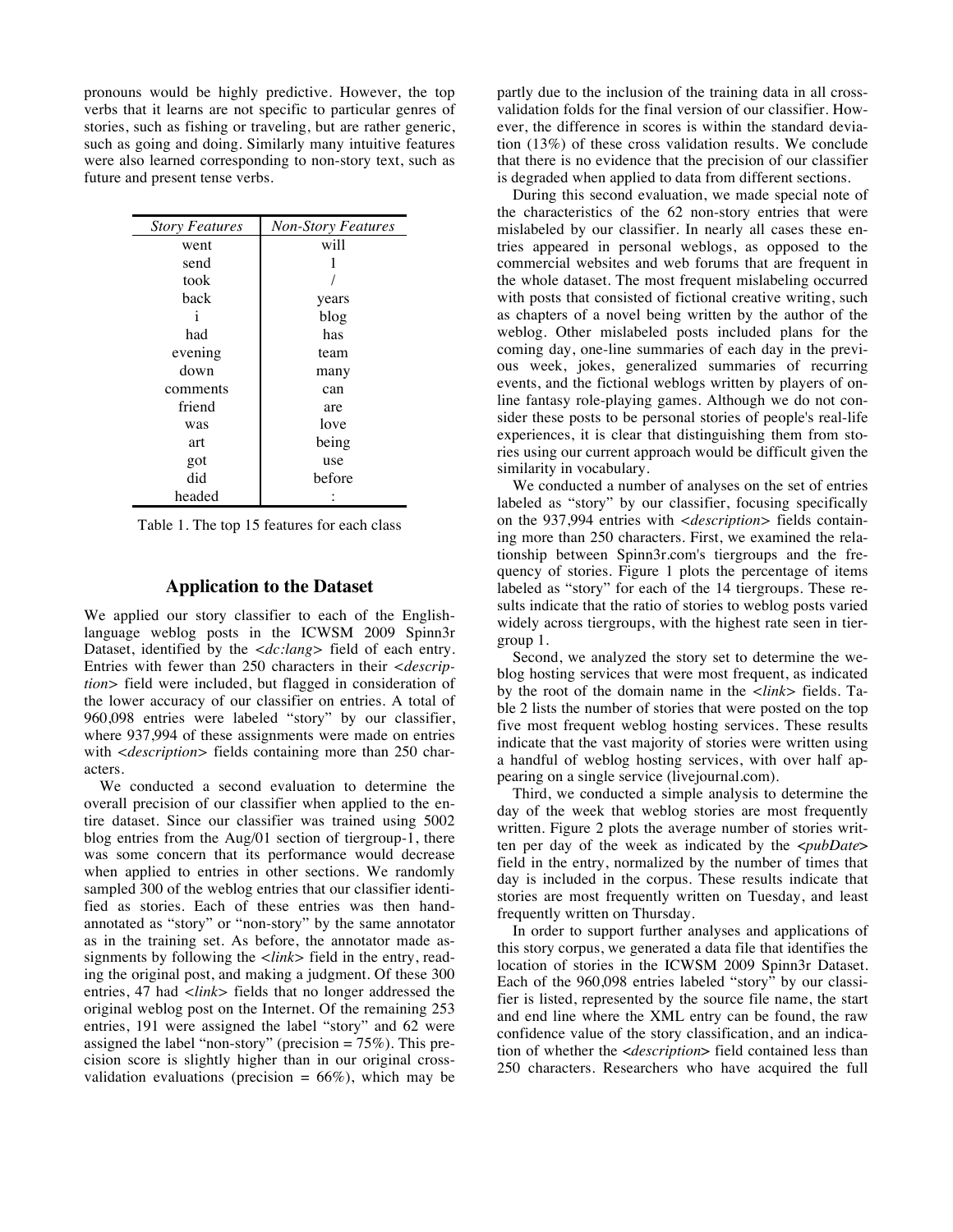dataset can use this data file and a simple filtering script to generate a comprehensive corpus of stories for use in their own research. This data file is available from the authors of this paper via email request.



# Stories per post by tiergroup

Figure 1. The ratio of stories written in English to all posts for each of the 14 Spinn3r.com tiergroups



Stories per day of the week

Figure 2. The average number of stories written in English on individual days of the week

| source          | stories | percent |
|-----------------|---------|---------|
| livejournal.com | 543682  | 57.9%   |
| wordpress.com   | 124468  | 13.3%   |
| blogspot.com    | 57226   | 06.1%   |
| typepad.com     | 36300   | 03.9%   |
| vox.com         | 23744   | 02.5%   |
| top 5           | 785420  | 83.7%   |

Table 2. The top 5 sources of stories written in English

# **Discussion**

Despite the importance of storytelling in human interaction, it has been difficult for psychology and sociology researchers to empirically study this genre of communication on a large scale. With the rise of Internet weblogs, a new channel for everyday storytelling has emerged that is more amenable to quantitative analysis. In this paper, we describe our efforts to further enable this research by creating a large-scale comprehensive corpus of personal stories found in English-language weblogs, a corpus of stories that is among the largest ever produced. This current effort improves on our previous work (Gordon et al., 2007) in a number of ways that enhance the utility of this story corpus as a research resource. First, by classifying personal stories at the level of the blog post rather than at the segment or sentence level, the stories in this corpus can be analyzed in their entirety along with the details of their provenance. Second, we have improved the precision of automated story classification by employing a confidence-weighted linear classifier and by training this classifier on larger hand-annotated training sets. Third, by using the ICWSM 2009 Spinn3r Dataset as a source of weblogs posts, we have established a means for researchers to freely obtain a large story corpus with a clearly defined usage agreement.

There are at least two directions for future work that address limitations of this corpus. First, this corpus includes only weblog posts written in English. In order to contrast English weblog storytelling with that of other frequent languages, e.g. Japanese, it will be necessary to develop new classifiers. We believe that a confidence-weighted linear classifier will work equally well in other languages given the right training data, but we expect that the linguistic features that best indicate story content will vary significantly across languages.

Second, the size of this story corpus may be too small for certain types of analyses or applications. For example, studies of long-term storytelling behavior of individuals may require corpora that span durations longer than two months. Increasing the size of the story corpus will require access to new sources of weblog data, e.g. the data that Spinn3r.com provides to its customers as part of their business practices. Using a confidence-weighted linear classifier to identify stories provides the efficiency needed to identify stories in all weblog posts in real time. However, the use of new sources would require additional consideration of usage and licensing agreements.

Despite these two limitations, the story corpus that we have identified in the ICWSM 2009 Spinn3r Dataset should be a useful resource for a wide range of future research efforts in psychology and sociology. In this paper we have only hinted at the sorts of quantitative analyses of storytelling that are enabled by a comprehensive corpus of this size. While it may seem trivial to discover that more English-language stories are written in weblogs on Tuesdays than on Thursdays, it is significant that the scale of this corpus allows us to definitively conclude this fact. Further analyses of this corpus will allow researchers to study the genre of weblog stories, and answer some of the most